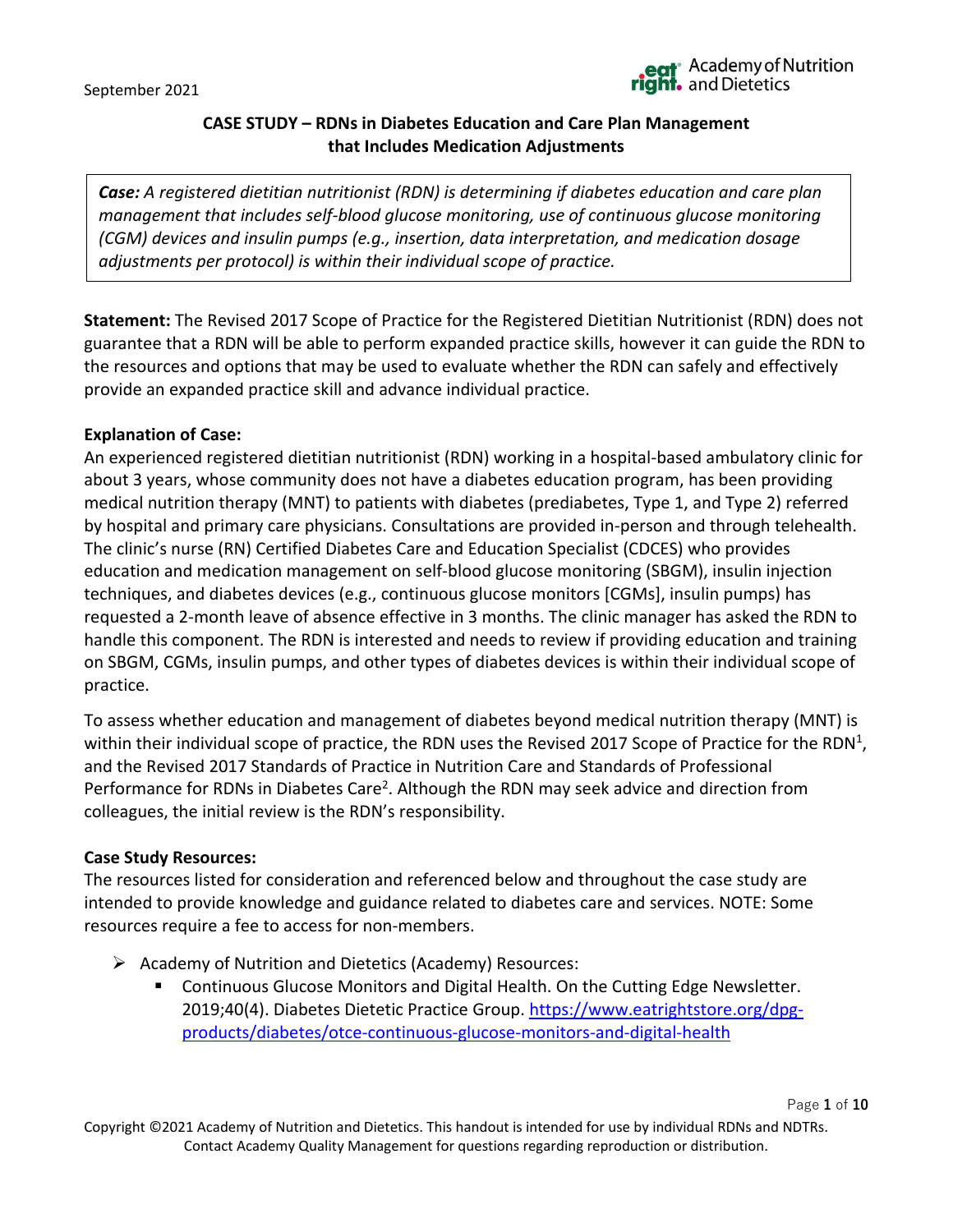- Davidson P, Russell L. Insulin Management and Advancing Practice of the Registered Dietitian Nutritionist (RDN) in Diabetes Care. On the Cutting Edge Newsletter. Diabetes Dietetic Practice Group. 2018;39(4):21-27.
- Benson G, Boucher J. Expanded Roles for Registered Dietitian Nutritionists (RDNs) in Managing Diabetes and Cardiovascular Risk. On the Cutting Edge Newsletter. Diabetes Dietetic Practice Group. 2020;40(6):30-44.
- Code of Ethics for the Nutrition and Dietetics Profession: <https://www.eatrightpro.org/resources/career/code-of-ethics>
- Revised 2017 Scope of Practice for the RDN: [https://jandonline.org/content/core.](https://jandonline.org/content/core)
- Revised 2017 Standards of Practice and Standards of Professional Performance for RDNs: <https://jandonline.org/content/core>
- Focus Area Standards of Practice and Standards of Professional Performance: Academy Webpage ><https://www.eatrightpro.org/sop> leads to the *Journal* Website. To access *Journal* Website Collections, Focus Area Standards for CDR Specialist Credential and Focus Area Standards for RDNs directly, access:<https://jandonline.org/content/credentialed> or [https://jandonline.org/content/focus,](https://jandonline.org/content/focus) respectively.
- **EXECT** If practice includes telehealth (and/or telenutrition) consultations, refer to these Academy resources: Telehealth Webpages, includes: Technology and telehealth documentation; Telehealth practice survey 2015 summary; Telehealth: policy, regulation and payment; and Practicing telehealth tips and resources: <https://www.eatrightpro.org/practice/practice-resources/telehealth>
- Case Study: RDNs Delivering Telehealth Diabetes Care and Education-Related Services. [https://www.eatrightpro.org/practice/quality-management/competence-case-studies](https://www.eatrightpro.org/practice/quality-management/competence-case-studies-practice-tips)[practice-tips](https://www.eatrightpro.org/practice/quality-management/competence-case-studies-practice-tips)
- Nutrition Care Process Terminology (eNCPT online): <https://www.ncpro.org/>
- Essential Practice Competencies for Commission on Dietetic Registration's (CDR) Credentialed Nutrition and Dietetics Practitioners:<https://www.cdrnet.org/competencies>
- ➢ Institutional, Regulatory, and other Resources:
	- American Diabetes Association: Standards of Medical Care in Diabetes-2021. *Diab Care*. 2020;44(Suppl1): S1-S52. (Revised annually and typically republished in January. As of 2018 considered a "living" document so may be updated during the year.) [https://care.diabetesjournals.org/content/44/Supplement\\_1](https://care.diabetesjournals.org/content/44/Supplement_1)
		- o Chapter 7. Diabetes technology (S85-S99)
	- Evert AB, et al. Nutrition Therapy for Adults with Diabetes or Prediabetes: A Consensus Report. *Diab Care*. 2019;42(5): 731-754. [https://care.diabetesjournals.org/evolution](https://care.diabetesjournals.org/evolution-nutritional-therapy)[nutritional-therapy.](https://care.diabetesjournals.org/evolution-nutritional-therapy) Accessed September 10, 2021.
	- Powers, MA, et al. Diabetes Self-management Education and Support in Adults with Type 2 Diabetes: A Consensus Report of the American Diabetes Association, the Association of Diabetes Care and Education Specialist, the Academy of Nutrition and Dietetics, the American Academy of Family Physicians, the American Academy of PAs, the American Association of Nurse Practitioners, and the American Pharmacists Association. *J Acad Nutr Diet*. 2021; 121(4):773-788.e9.

Page **2** of **10**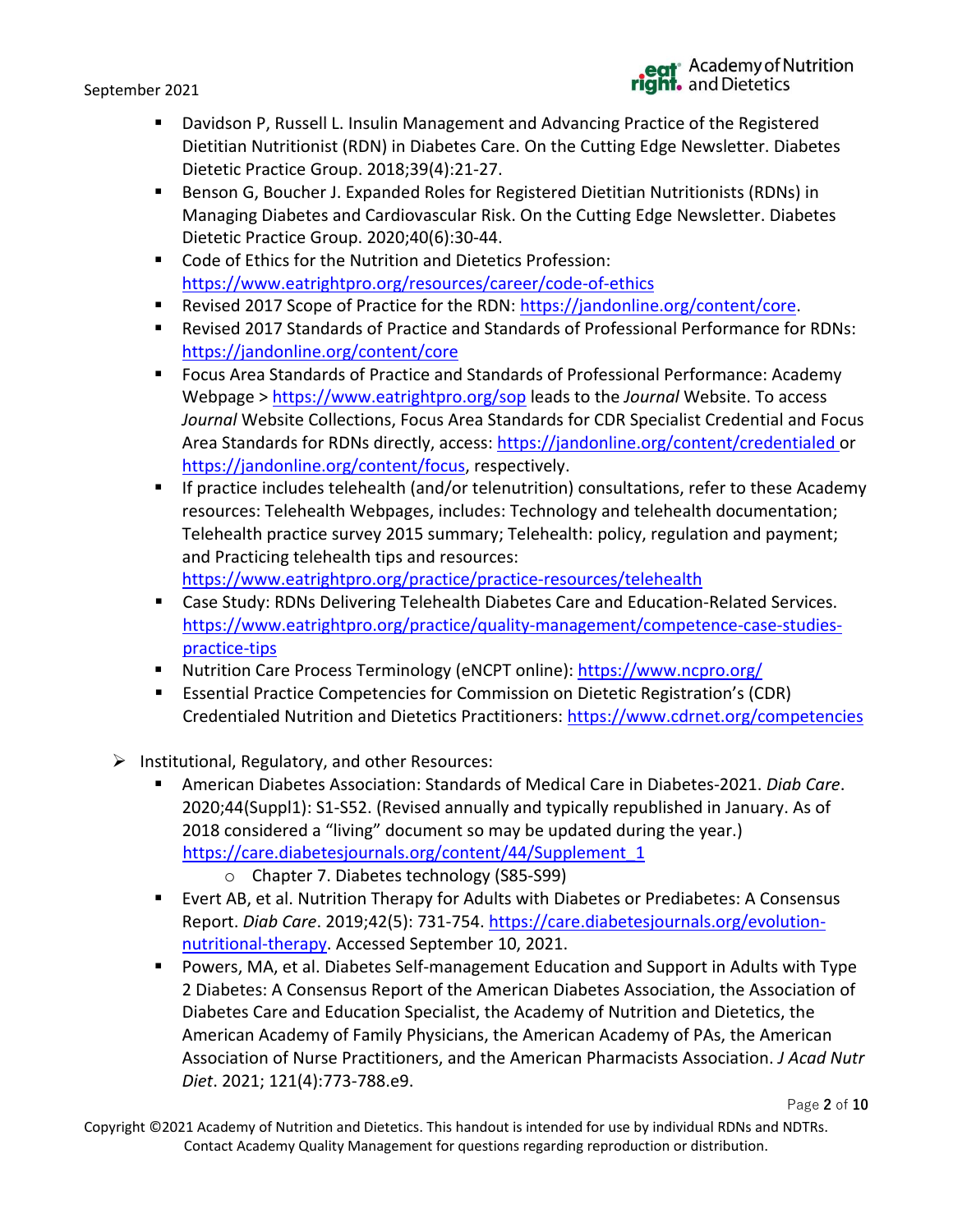- American Diabetes Association: National Standards for Diabetes Self-Management Education and Support. *Diab Care*. 2017;40: 1409-1419.
- **■** Association of Diabetes Care and Education Specialists (ADCES) (formerly the American Association of Diabetes Educators) [https://www.diabeteseducator.org](https://www.diabeteseducator.org/)
	- $\circ$  ADCES Perspectives in Practice: Technology Integration: The Role of the Diabetes Care and Education Specialist in Practice 2020 <https://journals.sagepub.com/stoken/default+domain/ICNPR2N9IBFPTZTZJ4HE/full>
	- o ADCES Practice Paper: Subcutaneous Injection Guidelines for the Education of Persons with Diabetes 2019. [https://www.diabeteseducator.org/docs/default](https://www.diabeteseducator.org/docs/default-source/practice/practice-documents/practice-papers/adces-subcutaneous-injection-guidelines-for-the-education-of-persons-with-diabetes-final-4-1-20.pdf?sfvrsn=4)[source/practice/practice-documents/practice-papers/adces-subcutaneous-injection](https://www.diabeteseducator.org/docs/default-source/practice/practice-documents/practice-papers/adces-subcutaneous-injection-guidelines-for-the-education-of-persons-with-diabetes-final-4-1-20.pdf?sfvrsn=4)[guidelines-for-the-education-of-persons-with-diabetes-final-4-1-20.pdf?sfvrsn=4](https://www.diabeteseducator.org/docs/default-source/practice/practice-documents/practice-papers/adces-subcutaneous-injection-guidelines-for-the-education-of-persons-with-diabetes-final-4-1-20.pdf?sfvrsn=4)
	- o ADCES Practice Tools (> Practice Resources > Personal and Professional CGM Playbook): Personal Continuous Glucose Monitoring Playbook. December 2020. [https://www.diabeteseducator.org/docs/default-source/practice/educator](https://www.diabeteseducator.org/docs/default-source/practice/educator-tools/cgm-playbooks/personal-cgm-playbook.pdf?sfvrsn=2)[tools/cgm-playbooks/personal-cgm-playbook.pdf?sfvrsn=2](https://www.diabeteseducator.org/docs/default-source/practice/educator-tools/cgm-playbooks/personal-cgm-playbook.pdf?sfvrsn=2)
	- $\circ$  ADCES The Art and Science of Diabetes Care and Education 5<sup>th</sup> Ed.
	- o ADCES Danatech: A resource for ADCES members to obtain research and reviews of diabetes devices and mobile apps; continuing education; and device training. [www.Danatech.org](http://www.danatech.org/)
- Academy Licensure and Telehealth webpage: <https://www.eatrightpro.org/advocacy/licensure/licensure-and-telehealth>
- RDN job description examples: [https://www.eatrightstore.org/product-type/ebooks/job](https://www.eatrightstore.org/product-type/ebooks/job-descriptions--models-for-careers-in-dietetics-3rd-ed-ebook)[descriptions--models-for-careers-in-dietetics-3rd-ed-ebook](https://www.eatrightstore.org/product-type/ebooks/job-descriptions--models-for-careers-in-dietetics-3rd-ed-ebook)
- Organization policies and procedures
- In hospital setting, organization and medical staff process and bylaws for RDNs to obtain clinical privileges for therapeutic diet order writing or expanded role/nutrition-related services, as applicable to role in education and management of persons with diabetes.
- Facility/program accreditation standards, if applicable
- State licensure laws and regulations: <https://www.eatrightpro.org/advocacy/licensure/licensure-map>
- Academy resources on CMS hospital and critical access hospital regulations for RDN order writing privileges:<https://www.eatrightpro.org/dietorders>

# **Using the Scope of Practice Decision Algorithm** (formerly the Decision Tool)**:**

<https://www.eatrightpro.org/scope>

The Scope of Practice Decision Algorithm, a resource that guides a RDN to answer a series of questions, determines whether an activity is within their individual scope of practice. The algorithm is designed to allow a RDN to critically evaluate their knowledge, skills, experience, judgment and demonstrated competence using criteria resources.

The algorithm is used by the RDN to evaluate each separate activity. The practitioner questions guide the self-assessment process.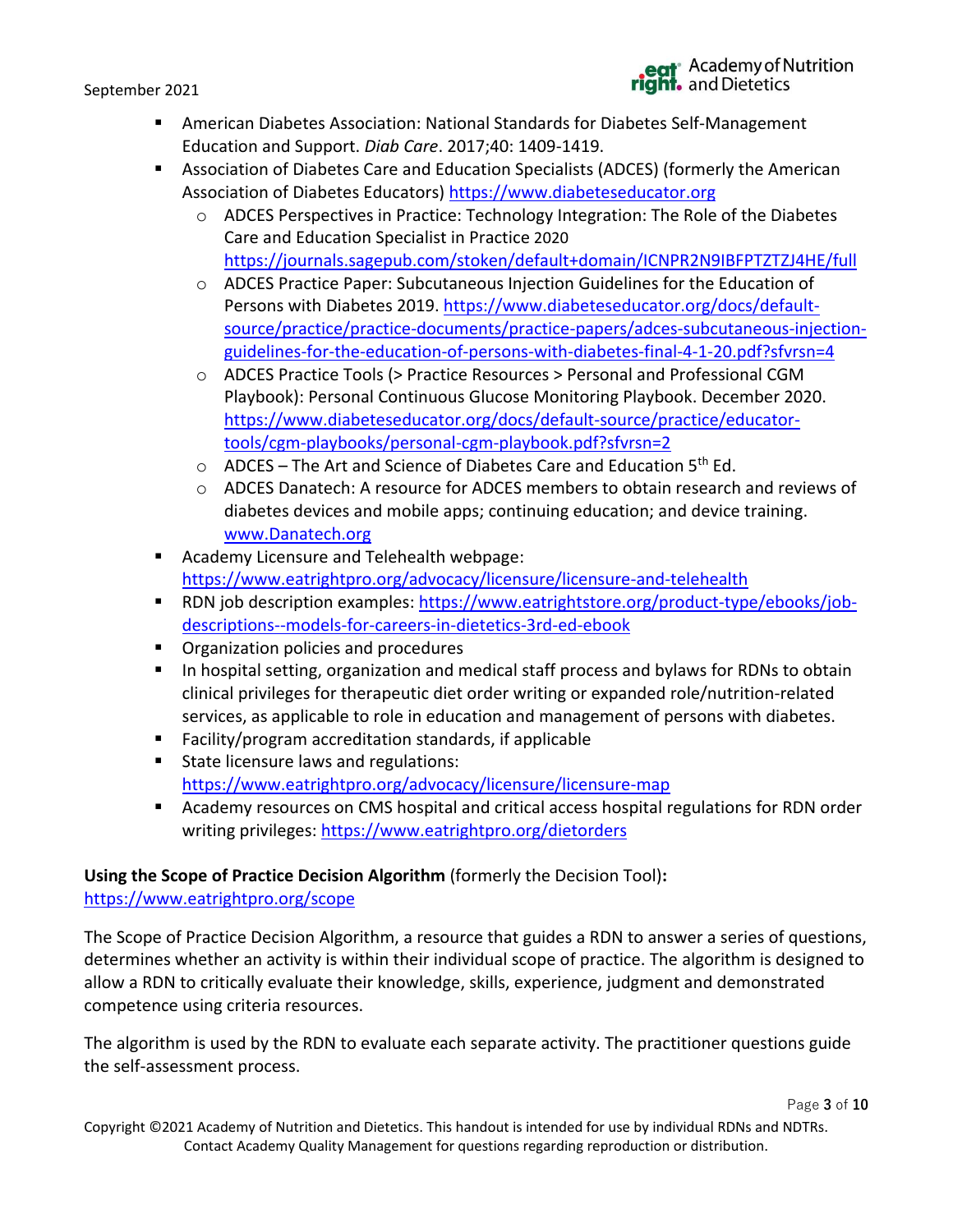#### **PRACTITIONER QUESTIONS:**

**Question 1: Is this activity consistent with the Academy of Nutrition and Dietetics/Commission on Dietetic Registration Code of Ethics, standards of practice and standards of professional performance, evidence-based nutrition practice guidelines, other national organization standards of practice and/or practice guidelines, accreditation standards, federal and state laws and regulations, and good business practices?**

The RDN verifies consistency with the Academy Scope of Practice for the RDN, which states:

• RDNs "provide nutrition counseling and nutrition education to optimize nutritional status, prevent disease, or maintain and/or improve health and well-being."<sup>1</sup>

The RDN compared this activity to the Academy/CDR Code of Ethics. While diabetes care and education including medication adjustments, are not mentioned directly in the Code of Ethics, there are some principles and standards that apply to this topic (Note: may not be all inclusive, others may apply on a case-by-case basis):

- "Recognize and exercise professional judgment within the limits of individual qualifications and collaborate with others, seek counsel, and make referrals as appropriate."<sup>3</sup>
- "Practice within the limits of their scope and collaborate with the inter-professional team."<sup>3</sup>
- "Document, code and bill to most accurately reflect the character and extent of delivered services."<sup>3</sup>

The RDN reviewed the Academy Revised 2017 Standards of Practice (SOP) in Nutrition Care and Standards of Professional Performance (SOPP) for RDNs in Diabetes Care. In reviewing the SOP and SOPP, the RDN noted the following guidance:

"In specific instances, the practice of some RDNs has evolved to include care beyond diabetes MNT. In accordance with demonstrated competence and organization-approved protocols, some RDNs now provide instruction for self-monitoring blood glucose, insulin administration, adjusting diabetes medication, as well as provide training on CSII and CGM devices. It is important to note that neither the CDE nor BC-ADM credential authorizes an individual to perform tasks outside of their professional scope of practice, but an RDN, after competency is demonstrated, can teach a patient/client to self-administer their own insulin injections or perform an invasive procedure and adjust medications when using provider or organization-approved protocols".<sup>2</sup>

When reviewing the resources listed above in Case Study Resources, the RDN found the following in the Evert et al article (pg 742):

# "**What is the role of the RDN in medication adjustment?**

RDNs providing MNT in diabetes care should assess and monitor medication changes in relation to the nutrition care plan. Along with other diabetes care providers, RDNs who possess advanced practice training and clinical expertise should take an active role in facilitating and maintaining organization-approved diabetes medication protocols. Use of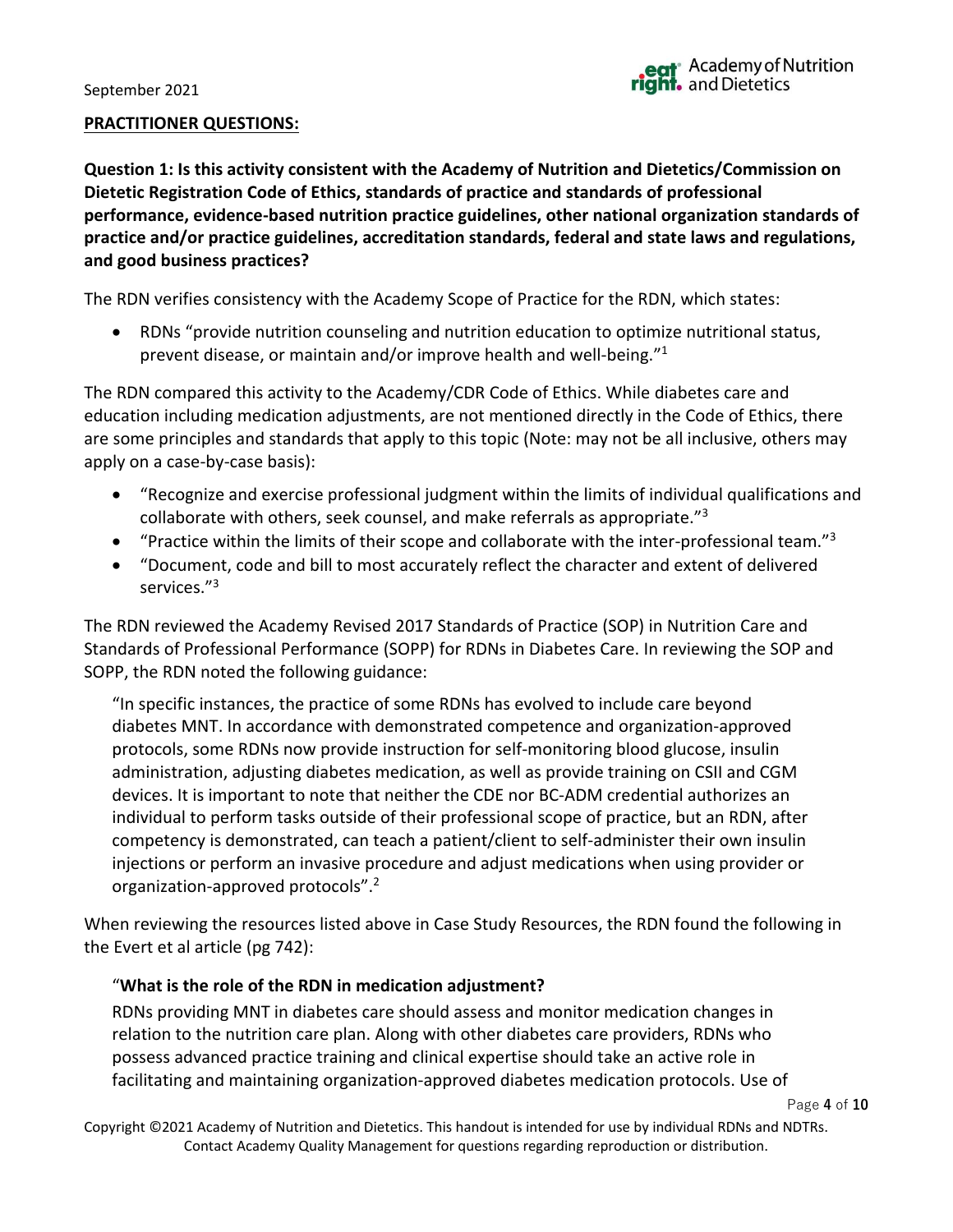organization-approved protocols for insulin and other glucose-lowering medications can help reduce therapeutic inertia and/or reduce the risk of hypoglycemia and hyperglycemia."<sup>4</sup>

Similar wording also appears in the Academy Position Paper – "The Role of Medical Nutrition Therapy and Registered Dietitian Nutritionists in the Prevention and Treatment of Prediabetes and Type 2 Diabetes" (pg 346, Figure 2).<sup>5</sup>

The RDN reviewed the SOP and SOPP indicators to identify the performance competencies and outcomes and the level of practice (competent, proficient, or expert) for diabetes-related activities (refer to Question 3 below); and the articles from the Diabetes DPG newsletter included above in Case Study Resources that illustrate how the SOP and SOPP can be used to evaluate competence.

## **Question 2: Do you have the necessary knowledge, skills, and demonstrated competence in practice to perform this activity?**

In reviewing current education, training and practice experience related to care of individuals with diabetes, the RDN determined additional knowledge and skills related to specific diabetes education topics and management skills would be beneficial. These include the use of diabetes technologies (e.g., continuous glucose monitors, continuous subcutaneous insulin infusion [CSII] or insulin pumps); automated insulin delivery systems; smartphone mobile applications particularly those used with the clinic's patient population; patient training guidelines and tools for diabetes devices; and the competency standards for practitioners with the Certified Diabetes Care and Education Specialist (CDCES) certification<sup>6</sup>. The RDN decided to investigate applicable Academy learning activities, ADCES certificate programs [\(https://www.diabeteseducator.org/education/adces-certificates\)](https://www.diabeteseducator.org/education/adces-certificates), and resources available through other organizations' websites.

The RDN reviewed and/or completed the following Academy Webinars/Resources:

- Diabetes Mellitus Certificate of Training (5 Modules); <https://www.eatrightstore.org/collections/diabetes-mellitus>
- Diabetes DPG Webinar Dietitian/Nutritionist in Diabetes Care: Using the SOP/SOPP for Advancing Your Career-Learn how to expand beyond MNT- [https://www.eatrightstore.org/dpg](https://www.eatrightstore.org/dpg-products/diabetes/dietitiannutritionist-in-diabetes-care-using-the-sopsopp-for-advancing-your-career)[products/diabetes/dietitiannutritionist-in-diabetes-care-using-the-sopsopp-for-advancing-your](https://www.eatrightstore.org/dpg-products/diabetes/dietitiannutritionist-in-diabetes-care-using-the-sopsopp-for-advancing-your-career)[career](https://www.eatrightstore.org/dpg-products/diabetes/dietitiannutritionist-in-diabetes-care-using-the-sopsopp-for-advancing-your-career)
- Diabetes DPG Webinar Building a Virtual Care Model with Remote Monitoring and Population Health. https://www.eatrightstore.org/dpg-products/diabetes/building-a-virtual-care-modelwith-remote-monitoring-and-population-health
- ADCES Diabetes Care and Education Curriculum,  $3^{rd}$  Ed. [https://www.eatrightstore.org/product](https://www.eatrightstore.org/product-type/books/adces-diabetes-care-and-education-curriculum-3rd-edition)[type/books/adces-diabetes-care-and-education-curriculum-3rd-edition](https://www.eatrightstore.org/product-type/books/adces-diabetes-care-and-education-curriculum-3rd-edition)
- ADCES Quick Guide to Medications, 11th Ed. https://nf01.diabeteseducator.org/eweb/DynamicPage.aspx?WebCode=Books&pager=10

Page **5** of **10**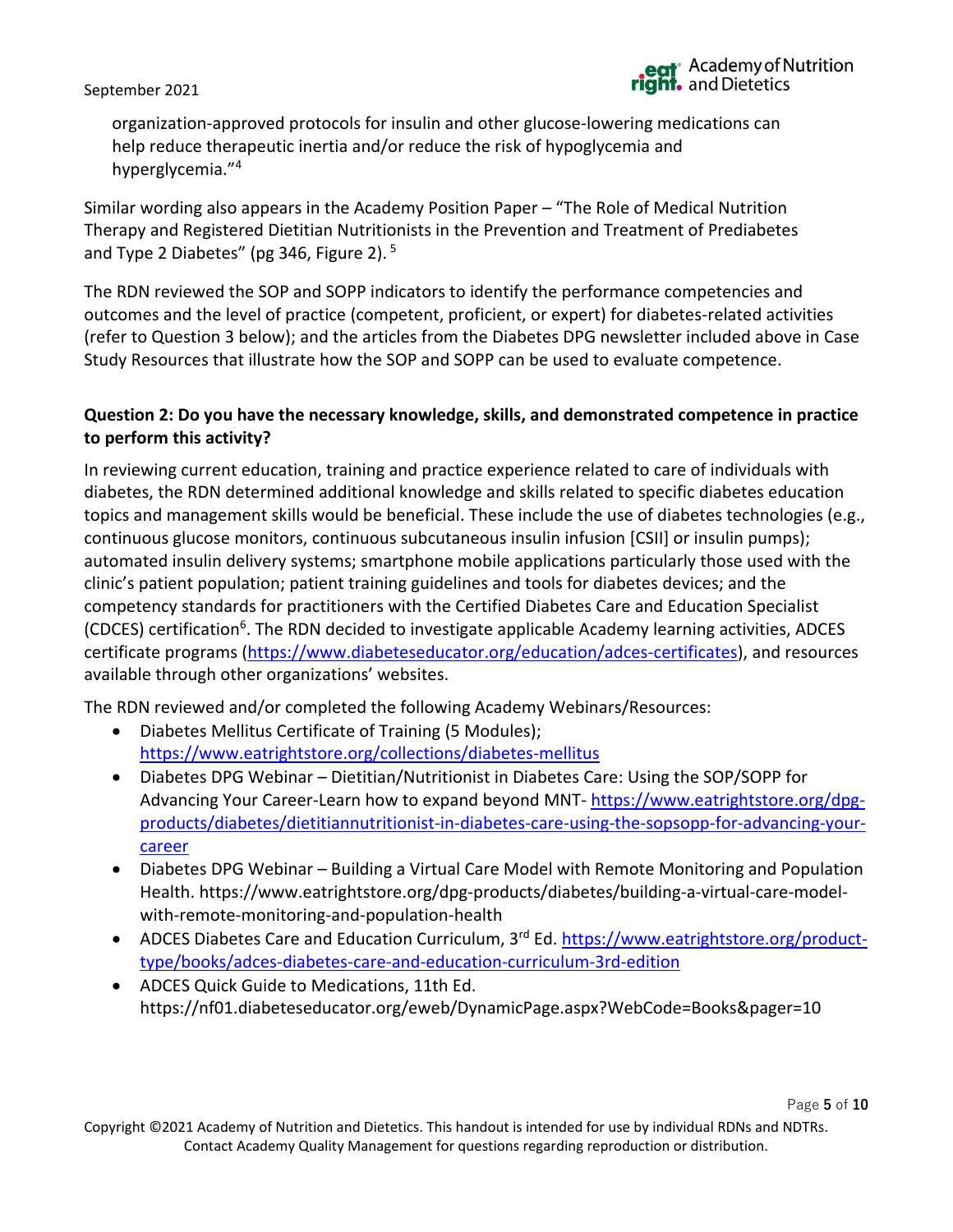Page **6** of **10**

#### September 2021

As a member of the Diabetes Dietetic Practice Group (DDPG), the RDN has accessed many of the resources provided to members such as webinars and newsletters. The RDN considers joining other DPGs that address diabetes as a comorbidity in their population group.

# **Question 3: Did you use the Academy Standards of Practice and Standards of Professional Performance to determine your competence? Did you demonstrate your competence to an individual with the knowledge and skills to appropriately assess your ability to perform the activity? Is your competence documented in your employee personnel record?**

The RDN reflects on the Diabetes SOP and SOPP indicators<sup>2</sup> [\(https://jandonline.org/article/S2212-](https://jandonline.org/article/S2212-2672(18)30303-4/fulltext) [2672\(18\)30303-4/fulltext\)](https://jandonline.org/article/S2212-2672(18)30303-4/fulltext) to ensure meeting the minimum competent level of practice related to care of individuals with diabetes. The following are examples of indicators from the Revised 2017 SOP in Nutrition Care and SOPP for RDNs in Diabetes Care<sup>2</sup>. Indicator applicability depends on role and responsibilities. Check indicators related to other focus areas of practice applicable to persons with diabetes, e.g., Nephrology Nutrition.

#### **SOP and SOPP Indicators**

#### **SOP Indicators:**

#### **Standard: Nutrition Assessment**

- 1.3B (Competent) Evaluates patient's/client's food records, SMBG data, and/or medication regimen for pattern management
- 1.3B1 (Proficient) Applies decision making to interpret food intake, labs (eg, HbA1 $c^h$ ), and glucose monitoring data (eg, SMBG, CGM, device settings, and/or electronically generated data reports) for pattern management evaluation
- 1.3B2 (Expert) Evaluates and interprets food intake, glucose monitoring (eg, SMBG, CGM, device settings, and/or electronically generated data reports) and procedures (eg, in/outpatient surgery, MRI<sup>i</sup>or CT<sup>j</sup>) for more complex decisions in pattern management and medication adjustments
- 1.5C1 (Proficient) Evaluates prescriptions and adherence to oral diabetes medications, other injectables, and/or insulin (eg, type, dosage, effect, and duration); seeks assistance if needed
- 1.5C4 (Proficient) Observes and evaluates administration technique of insulin, other injectable or medication delivery systems, and their appropriateness and use (eg, CSII, syringe, or pen); glucagon administration technique; and urine and blood ketone testing when appropriate
- 1.5C5 (Expert) Evaluates blood glucose monitoring equipment selection, use, techniques, and reports either self-reported or electronically generated (eg, SMBG or CGM)

#### **Standard: Nutrition Intervention Plan of Care**

• 3.12A (Competent) Uses approved clinical privileges, physician/non-physician practitioner driven orders (ie, delegated orders), protocols, or other facility-specific processes for order writing or for provision of nutrition-related services consistent with applicable specialized training, competence, medical staff, and/or organizational policy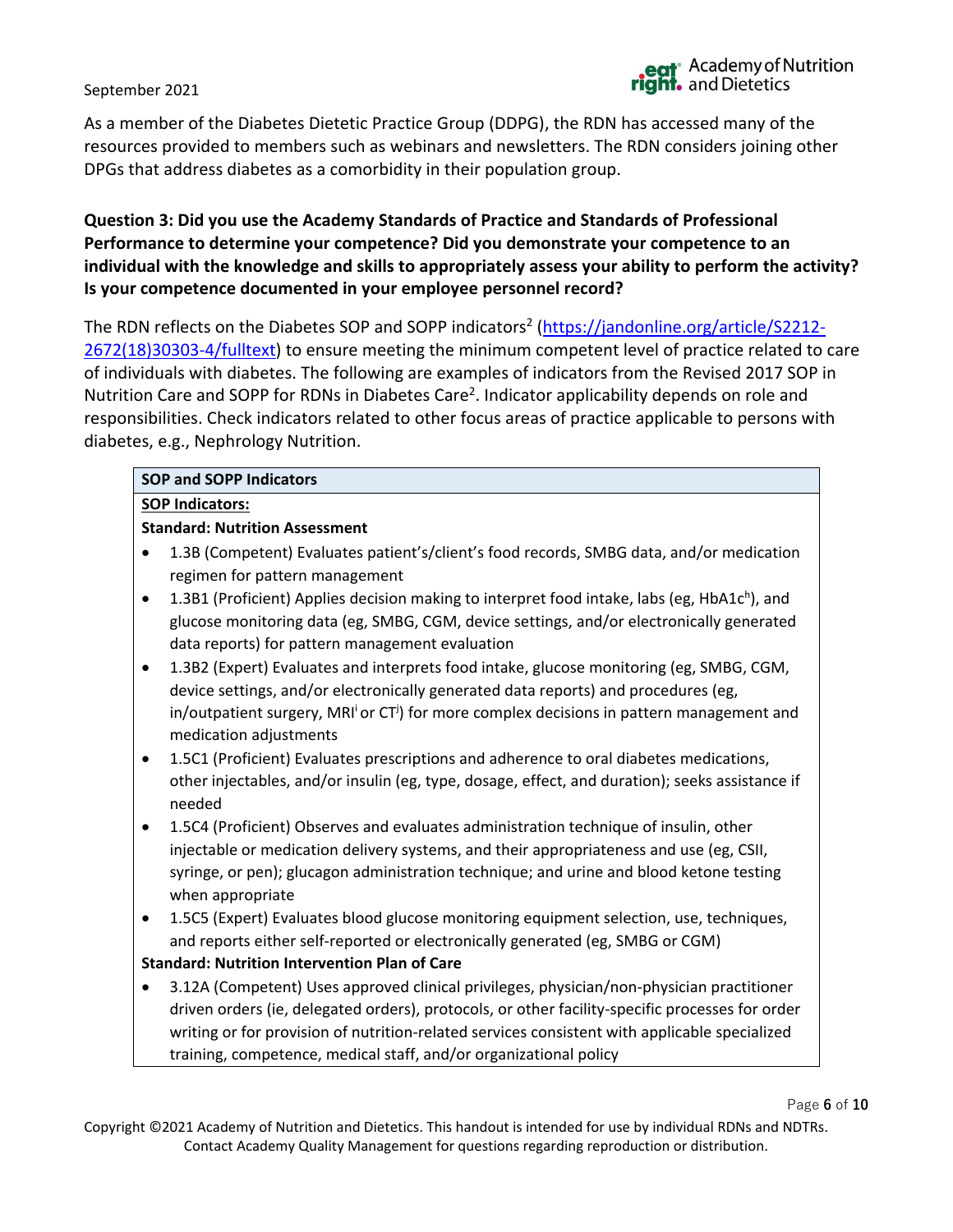- 3.12A3i (Proficient) Plans and reviews selection and initiation of glucose monitoring equipment (eg, blood glucose meters, CGM systems, and sensor-augmented pumps)
- 3.12A3ii (Proficient) Provides education and training with required CSII and CGM certification according to institution or organization protocol or approved clinical privileges

*Provides DSMES for the following topics in 3.12F-3.12J as applicable to patient/client/advocate needs:*

- 3.12F (Competent) Discusses medication plan, if applicable
- 3.12F2 (Proficient) Provides instruction on medication delivery systems (eg, syringes, pens, CSII, or patch), use and storage, reducing risk of bloodborne pathogens, and sharps disposal
- 3.12I (Proficient) Reviews glucose monitoring data (eg, CGM or home) for pattern related to physical activity and food intake following adjustment algorithms or protocols
- 3.12I1 (Expert) Provides instruction for adjusting the food, physical activity, and/or diabetes medication plan based on glucose data (eg, calculation and explanation of ICR<sup>w</sup> and ISF)
- 3.12I2 (Expert) Provides instruction on trending of glucose, use of personal data management tools (eg, monitoring and health apps), and interpreting glucose patterns at home

#### **SOPP Indicators:**

#### **Standard: Qualify in Practice**

• 1.2D (Proficient) Adheres to provider or organization-approved protocols and/or privileges for including in scope of work: interpreting and adjusting treatment (eg, adjusting medication doses, evaluating electronic blood glucose or CGM<sup>d</sup> records, and obtaining insulin pump training, and making pump adjustments)

#### **Standard: Provision of Services**

- 3.4D1i (Proficient) Contributes to the development of privilege options for RDNs with CDE and/or BC-ADM advanced practice credentials (eg, training and management of patients/clients using CSIIs and CGM; adjusting medication order per provider or organization-approved protocol based on evaluation of SMBG<sup>t</sup>, CSII, and/or CGM data reports)
- 3.4D1ii (Expert) Participates and/or leads in the development of provider or organizationapproved pharmacotherapy protocols (eg, to initiate/titrate medications for management of diabetes, basic cardiovascular disease preventive medical regimen, and associated lab orders)

SOP – <sup>h</sup>HBA1C=glycated hemoglobin; <sup>i</sup>MRI=magnetic resonance imaging; <sup>j</sup>CT=computed tomography scan; <sup>v</sup> non-physician practitioner (e.g., physician assistant, nurse practitioner, clinical nurse specialist, qualified dietitian or qualified nutrition professional); <sup>w</sup> ICR=insulin to carbohydrate ratio; ISF=insulin sensitivity factor

SOPP – <sup>d</sup>CGM=continuous glucose monitoring; <sup>s</sup>CSII=continuous sustained insulin infusion (i.e., insulin pump); t SMBG=self-monitoring blood glucose

The RDN evaluates level of practice using the Revised 2017 SOP in Nutrition Care and SOPP for RDNs in Diabetes Care<sup>2</sup> and any other applicable focus area SOP and/or SOPP (e.g., Nephrology Nutrition, Intellectual and Developmental Disabilities) that can be found at: [https://jandonline.org/content/credentialed,](https://jandonline.org/content/credentialed) and [https://jandonline.org/content/focus\)](https://jandonline.org/content/focus).

Page **7** of **10**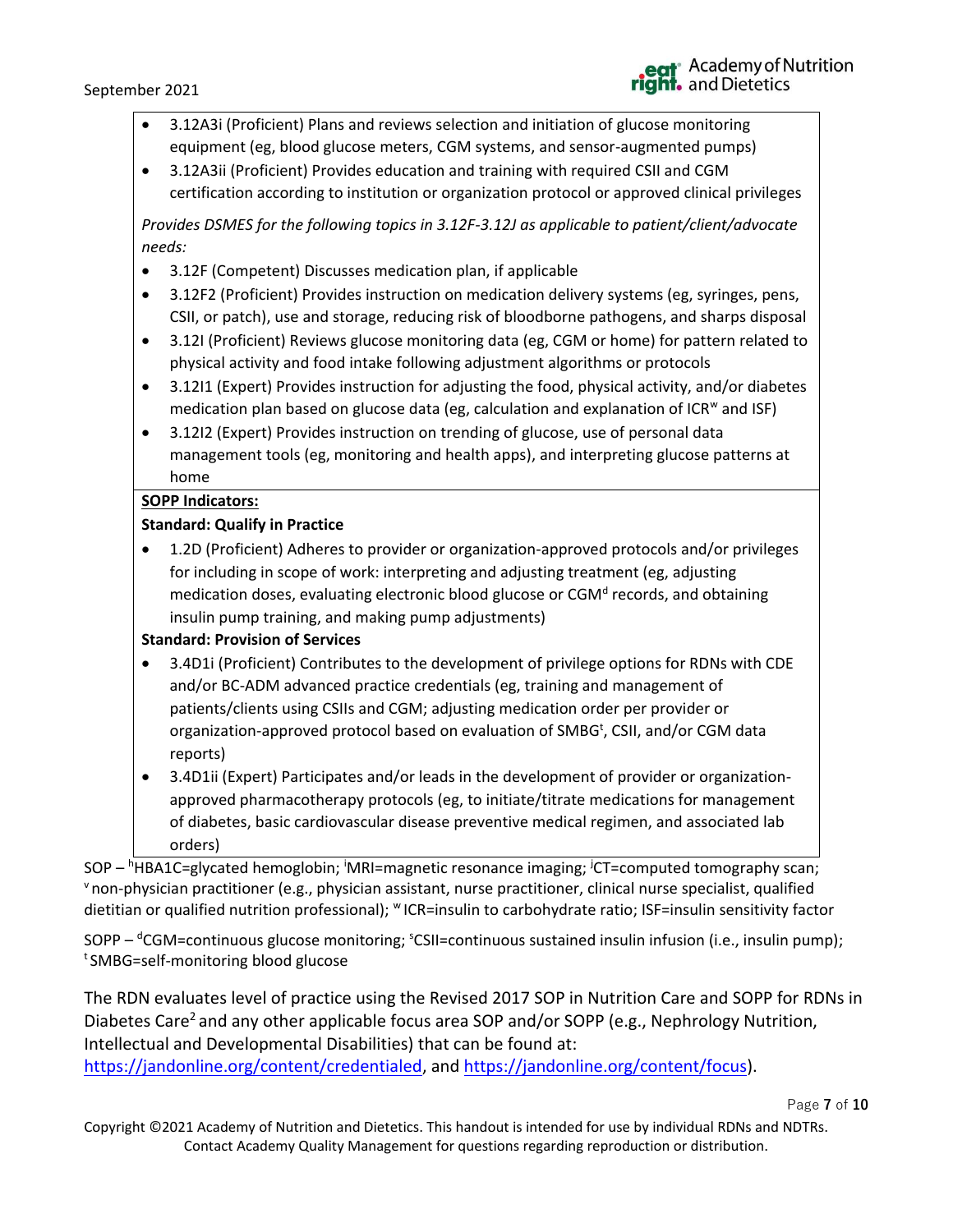# eat<sup>\*</sup> Academy of Nutrition<br>**right.** and Dietetics

#### September 2021

The indicators relevant to diabetes care and education including diabetes devices and medication adjustments where the RDN does not meet the identified level (i.e., competent, proficient, or expert) are opportunities to strengthen knowledge and skills for quality practice.

After consulting with colleagues on best practices and reviewing the resources in Question 2 and applicable indicators, the RDN decides to complete: the Academy's Certificate of Training in Diabetes Mellitus; training provided by diabetes device companies for CGMs used with clinic's patient population; and an analysis of other resources to become more competent in care of individuals with diabetes who are using CGM or other devices for medication management. The RDN records completion of the Diabetes Mellitus Certificate of Training and other training in their Professional Development Portfolio. The RDN uses the Certificate of Training and other evidence of training and knowledge and skill assessment as documentation of their competence. Once the RDN completes training and competence verification, the RDN maintains documentation in their personnel file following accepted organization procedures.

The RDN worked with the RN CDCES and a clinic physician for needed education, mentoring, and final knowledge and skill assessment to document competence in performing designated activities.

# **Question 4: If the state(s) where you work license RDNs, is there any language that prohibits this activity? Are there provisions within the scope of practice of any other professions that would limit performing this activity?**

Since regulations and policies are regularly updated, the RDN routinely monitors the applicable laws and regulations.

# **Question 5: Are there any additional credentials (i.e., CDCES, RDN-AP, CSR, CSP, CNSC, NBC-HWC) or training (i.e., residency/fellowship, certificate(s) of training) described in published practice guidelines that would be expected of a health professional performing this activity?**

The RDN researched published practice guidelines and reviewed diabetes-specific certificates of training, credentials, and formal training to develop and demonstrate the necessary competence. Since care of persons with diabetes is a routine part of patient caseload, the RDN decides to pursue qualifying for the Certified Diabetes Care and Education Specialist Certification.

# **Question 6: Does your employer/organization, in its policies and procedures or medical staff bylaws, rules and regulations, if applicable, recognize the RDN as qualified to perform the activity?**

The RDN meets with the Ambulatory Clinic's medical director and the RN CDCES to review the request for the RDN to provide education and training on SBGM, CGM and insulin administration. The RDN reviews the continuing education completed including the training on CGM devices and knowledge and skill assessment with RN CDCES and clinic physician. This is completed in order to obtain support for performing the education and medication adjustments following organization-approved protocol for patients with diabetes in collaboration with the patient's referring physician. The RDN indicated, when not qualified to perform an activity, they will recommend another qualified diabetes professional to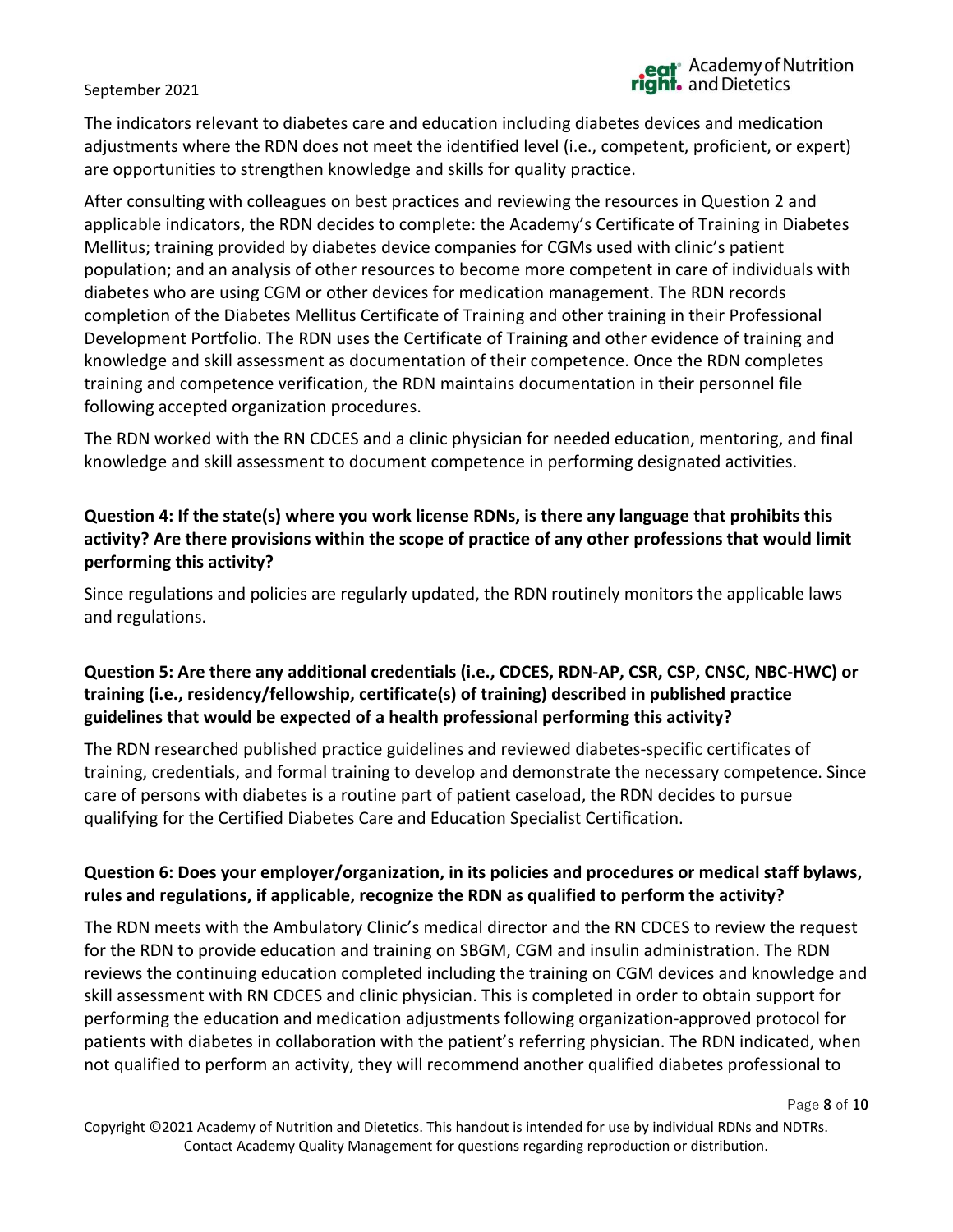the referring physician and patient/client. With the medical director's support, the RDN was able to obtain clinical privileges for these activities. In an organization without RDN clinical privileging, a qualified RDN could provide these services using an organization and/or physician-approved protocol.

#### CONCLUSION:

The case example provides information on the knowledge and skill development items to be considered before beginning to deliver diabetes education and medication management services. Before performing the new activities, the RDN should also consider the following:

- Ensure the activity is included in:
	- o job description or list of services for private practitioners,
	- $\circ$  granted privileges if working in a hospital-associated program where clinical privileging is required, and
	- o applicable policies and procedures.
- Ensure personnel file contains primary source verification of education, training, credentials, if applicable, continuing education for maintenance of certification(s), and competence in performing the activity.
- Investigate organization's/business's liability coverage and need for personal professional liability insurance or additional coverage to include diabetes education and management beyond usual role of providing MNT for diabetes.
- For billable services, investigate whether this activity, as performed by a RDN, will be reimbursed by health plan insurers, including Medicare. Some diabetes services may only be billed by a physician, physician assistant or nurse practitioner or for self-pay.

*Disclaimer: The Case Studies are intended solely as models to assist practitioners in using the Scope of Practice, Standards of Practice in Nutrition Care, Standards of Professional Performance, and the Scope of Practice Decision Algorithm and suggested resources, and in determining their individual scope of practice. Case studies should not be viewed as determinative of any particular inquiry or outcome. The results of an actual inquiry may differ according to the specific factual circumstances, state laws applicable to the specific situation, and organization policies and procedures.*

#### **REFERENCES**

- 1. Academy of Nutrition and Dietetics Quality Management Committee. Academy of Nutrition and Dietetics: Revised 2017 Scope of Practice for the Registered Dietitian Nutritionist. *J Acad Nutr Diet.* 2018; 118(1): 141- 165.
- 2. Davidson P, Ross T, Castor C. Academy of Nutrition and Dietetics: Revised 2017 Standards of Practice and Standards of Professional Performance for Registered Dietitian Nutritionists (Competent, Proficient, and Expert) in Diabetes Care. *J Acad Nutr Diet*. 2018; 118(5):932-946e48.
- 3. Academy of Nutrition and Dietetics, Commission on Dietetic Registration. 2018 Code of Ethics for the Nutrition and Dietetics Profession. Academy website. [https://www.eatrightpro.org/practice/code-of](https://www.eatrightpro.org/practice/code-of-ethics/what-is-the-code-of-ethics)[ethics/what-is-the-code-of-ethics.](https://www.eatrightpro.org/practice/code-of-ethics/what-is-the-code-of-ethics) Accessed September 24, 2021.

Page **9** of **10**